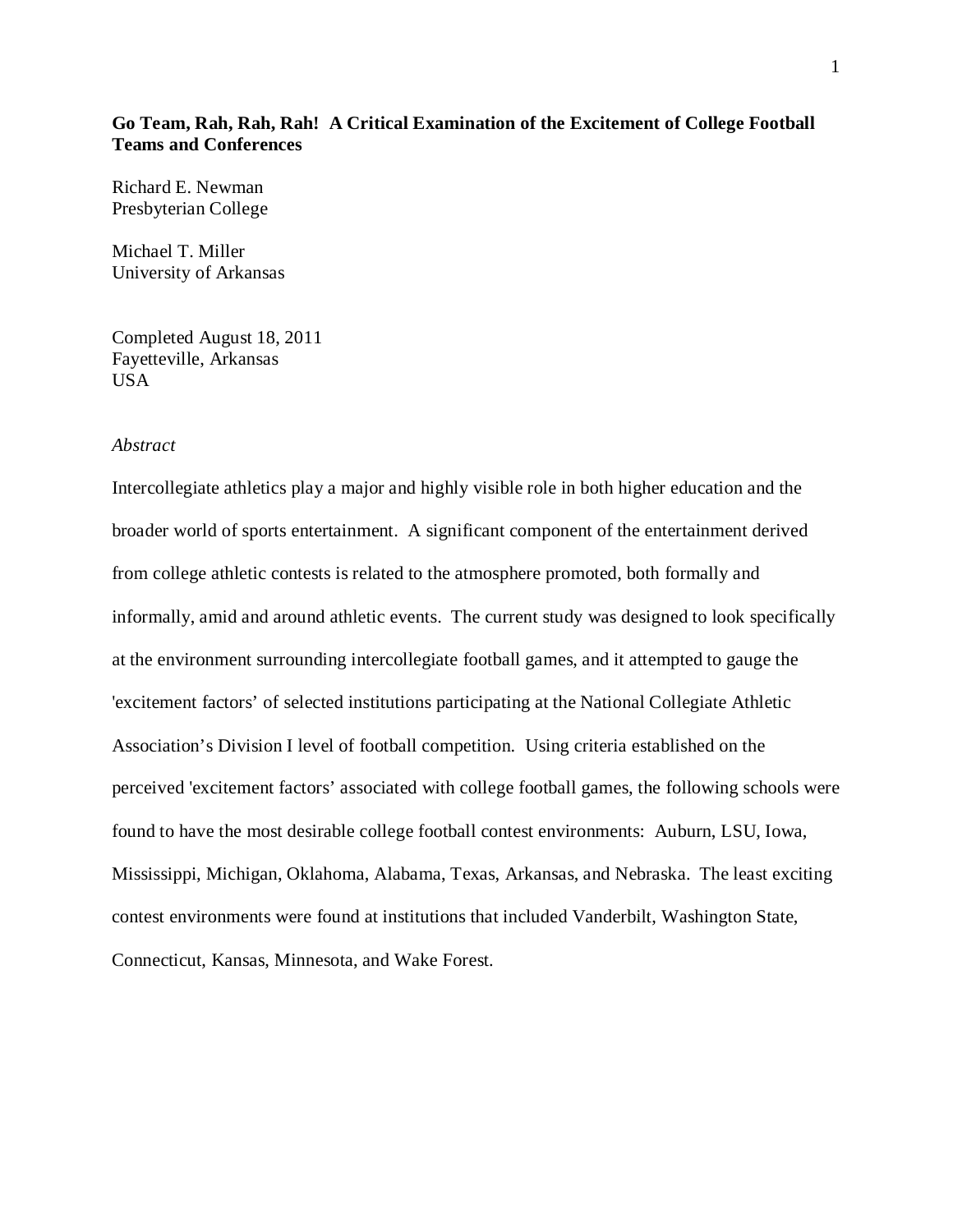Intercollegiate athletics are important to higher education institutions for a variety of reasons. Exposure, revenue production, both direct and indirect, student recruitment, alumni engagement, and reputation management represent some of the key rationale. Despite the justification any individual institution may offer for providing intercollegiate athletics, institutional leaders consistently find it desirable to have their contests and matches aired on the radio, on television, or even streamed online. Indeed, the results of athletic events appear in newspapers, on local television, and on internet sites, thus providing free advertising for the institution. Part of this exposure through media outlets relates to the simple publicity of having an institution showcased on regional or national media, but as has become an increasing norm, media exposure has been correlated with financial success. Hence, it becomes important for institutional leaders, beyond athletic department leaders, to showcase their school's contests through the media.

In order for institutions' teams to be featured on regional or national television, they must deliver a quality product to their media outlets. An ancillary in this delivery process would be appropriate fan support and marketing. This support would be characterized by individuals who desire to see or hear the contest, those who are willing to either pay or watch the contest (and subsequently consume advertising), highlighting marque players or teams that will draw the attention of spectators, and by creating an environment that is conducive to promoting the excitement of the sporting contest itself. This means, for both reputation management and financial success, higher education leaders have a vested interest in providing their consuming publics with exciting athletic contests.

This study explored the aspect of 'excitement' in relation to intercollegiate football teams. College football is currently the most expensive collegiate sport offering, and football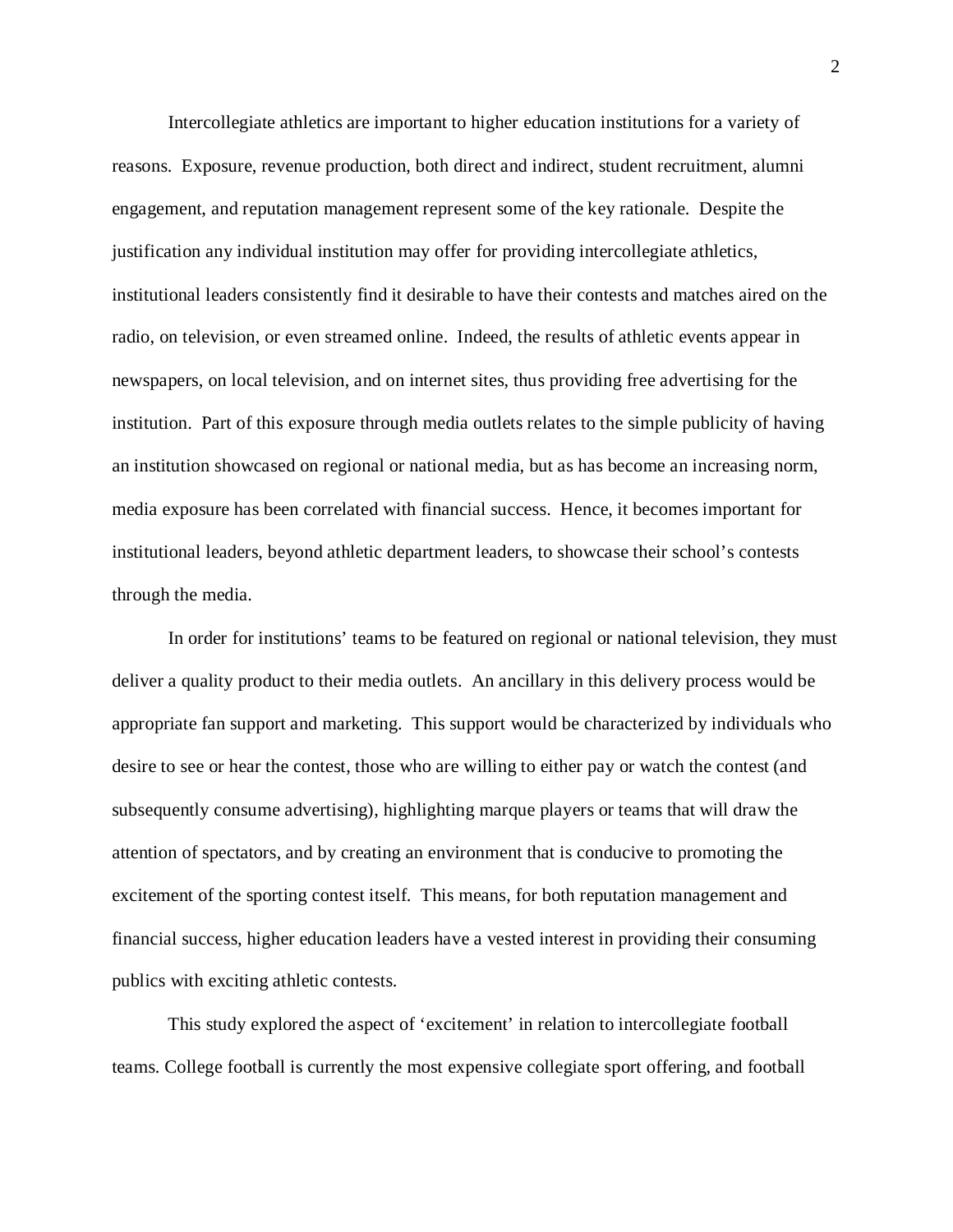games attract a following and culture that can define an institution (Toma, 2006). Specifically, the purpose for conducting the study was to identify and then apply criteria used for judging whether a football game was exciting, that is, whether the game warranted spectators investing their resources to watch and be a part of the contest. There are obvious limitations to such research that can not be controlled for in this exploratory study, including the attraction of individual players or former coaches and the concept of historical rivalries. The exploratory methodology utilized here, however, does provide a strong initial description of how institutional leaders might conceptualize promoting exciting games, thus increasing revenue and publicity opportunities.

#### Sports and Higher Education

Volumes have been written about sports, especially football in higher education. These writings range from the self-congratulatory (Travis, 2007) to the analytic (Feldman, 2007), and the scientific (Glassman, Dodd, Sheu, Rienzo, & Wagenaar, 2010). They also cover almost every imaginable aspect of coaching, game strategy, fan behavior, and fiscal management. Much of the literature base is filled with naïve, commercial acclaims that congratulate a set of behaviors in football and crude culture, notably Travis' (2007) commercially-viable and selfpromoting Dixie Delight (a virtual celebration of alcohol abuse), but other work has begun to address the inequities and problems in college sport. Gerdy (2006), for example, highlighted the mis-match of higher education's goals in teaching, research, and service, and the exploitation of non-paid student-athletes in generating large amounts of revenue for institutions. Additionally, authors such as Shulman (2007) and Eitzen (2006) have highlighted how college sports have become an accurate and unflattering reflection of much of society's behavior and expectation in regionalism and community cohesiveness. Shulman noted on his first page "how a society plays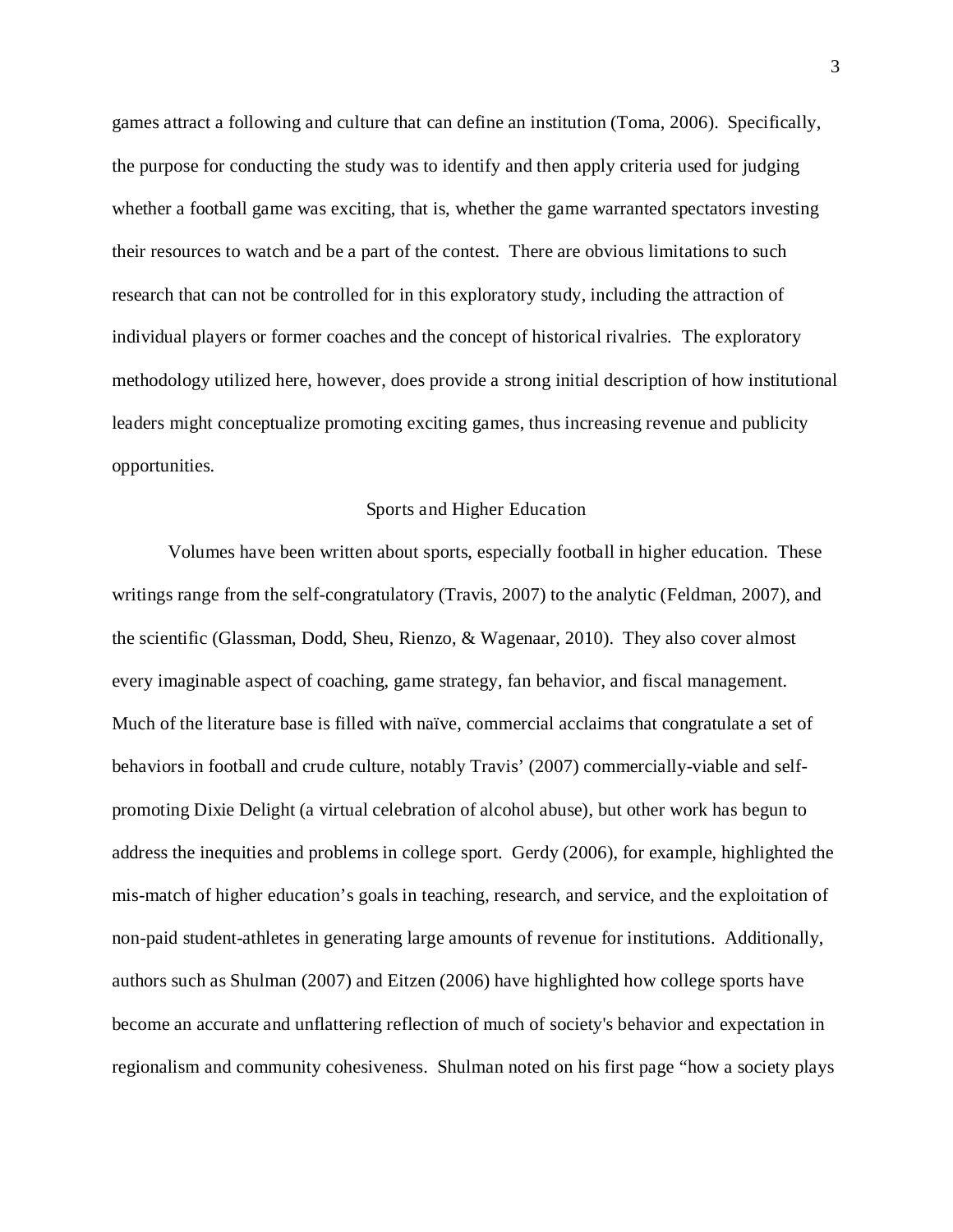its games is a reflection of its values, virtues, and problems. From any reasonable standpoint,

sportsmanship, if not dead, is seriously ill" (p. 1).

Despite fundamental problems with how higher education institutions use and rely on

athletic programs, there is a sociological value in offering athletic programs for community

consumption. Gerdy (2002) explained the rewards of watching sports as:

There is, however, value in watching sports, the most obvious of which is that it is fun, an escape from the ordinary. Watching sports can also be spiritually exhilarating, drawing us together and making us feel that we are a part of a larger force --- a team (p. 116).

Additionally, Putnam (1999) reflected on the need for individuals to step outside of themselves and find joy in the world around them. As some turn to music or art, others turn to sports. He wrote:

> In a world overflowing with self-doubt and broken dreams, the ongoing parade of athletic triumph is a source of optimism. But sports offers more than aggression, violence and the change for those who lead ordinary lives to experience joy at the achievements of others. In the course of a single contest, a full season, and a lifetime, sports fans can encounter comedy, tragedy, glamour, and high drama. They can also develop a kinship with people who share their devotion, a deep and durable bond that many of them can not achieve readily in any other aspect of their lives. (p. 166)

The offering of collegiate sports, however, comes at a cost to both individuals and to higher education institutions. The cost to individuals who participate in sports have been well documented, and include misplaced priorities devaluing education, missed opportunities for self and identity development, missed opportunities for a well-rounded education, physical damage to a person's body, repressed identity exploration, and even the costs associated with making and forgoing choices in terms of career exploration, major choice, and student-life immersion (there is a well developed listing of student-related costs in Kissinger & Miller, 2009 and Benford, 2007).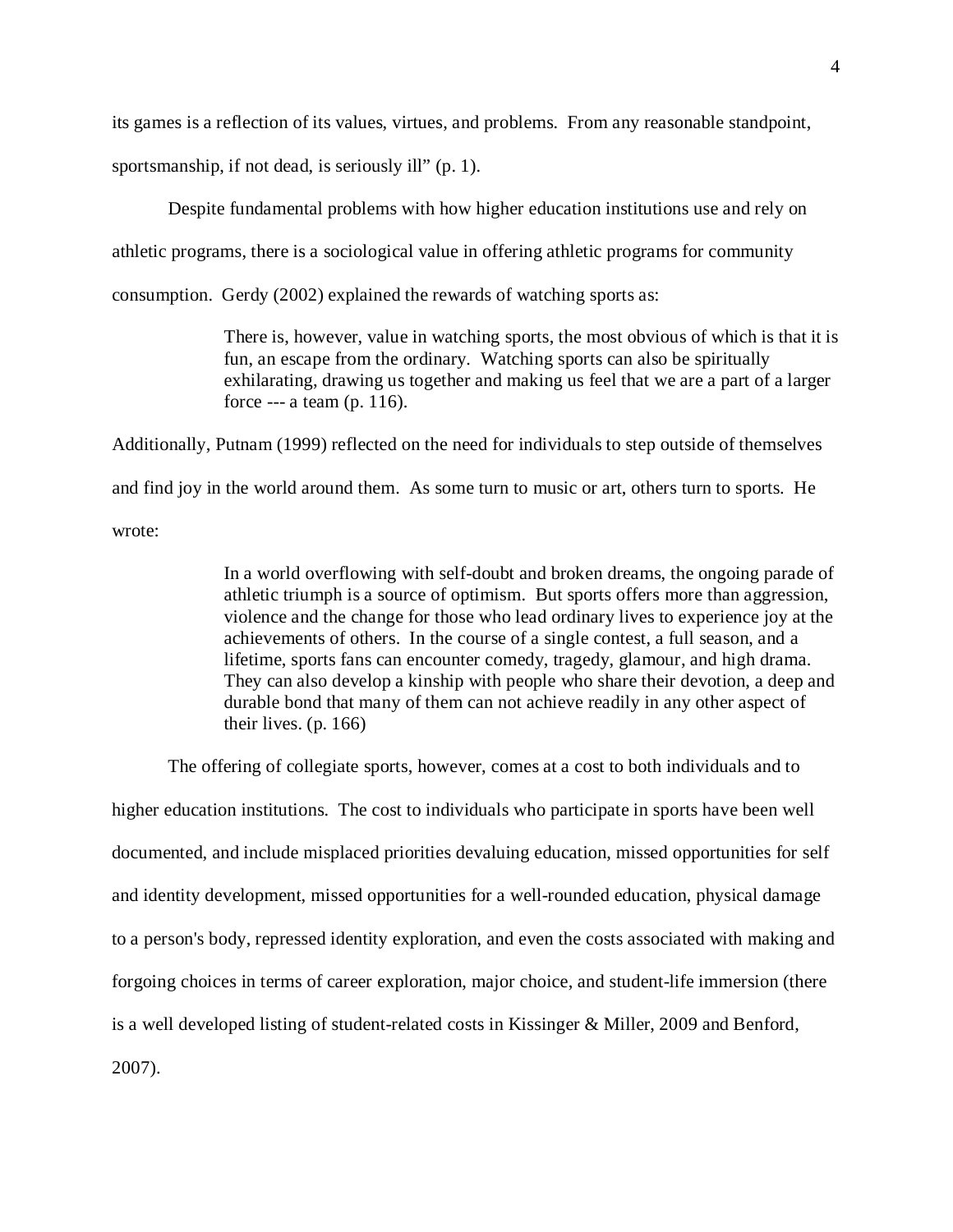Institutional costs associated with supporting major college athletic programs have come under increasing scrutiny and controversy in recent years. Much of the debate is centered on how much of an athletic budget is derived from self-generating revenue sources (ticket sales, sponsorships, broadcasting rights, etc.), and how much comes from student or state funding. Debates at institutions such as Tulane, Wake Forest, and San Jose State have led each institution to strongly consider eliminating their men's football programs. Many smaller non-NCAA Division I institutions have followed suit in the conversation about attempting to fund football and high-cost programs, and many have succumbed and shut down programs (the recent, highly publicized elimination of St. Paul's total athletic program is one example of this trend, see Kolenich, 2011).

The challenge for colleges and universities is to try and find a balance between providing the large-scale entertainment of sports with the academic integrity that is the cornerstone of higher education's existence. Despite such debate, colleges have excelled in providing entertainment through sports, and numerous programs and their affiliated conferences have become profitable and self-sustaining. The current study was designed to explore and describe some of the programs that are successful in offering athletic entertainment to the general public. By focusing on the largest and most prominent collegiate athletic conferences, the study provided a road map for identifying the criteria and outcomes of college football gaming excitement, suggesting that a level of excitement can be quantified and even utilized in determining consumer demand for the product of collegiate sport.

#### **Methods**

As an exploratory study, the question of determining the excitement-level of a college football team was operationally defined. The definition, a resulting culmination of the variables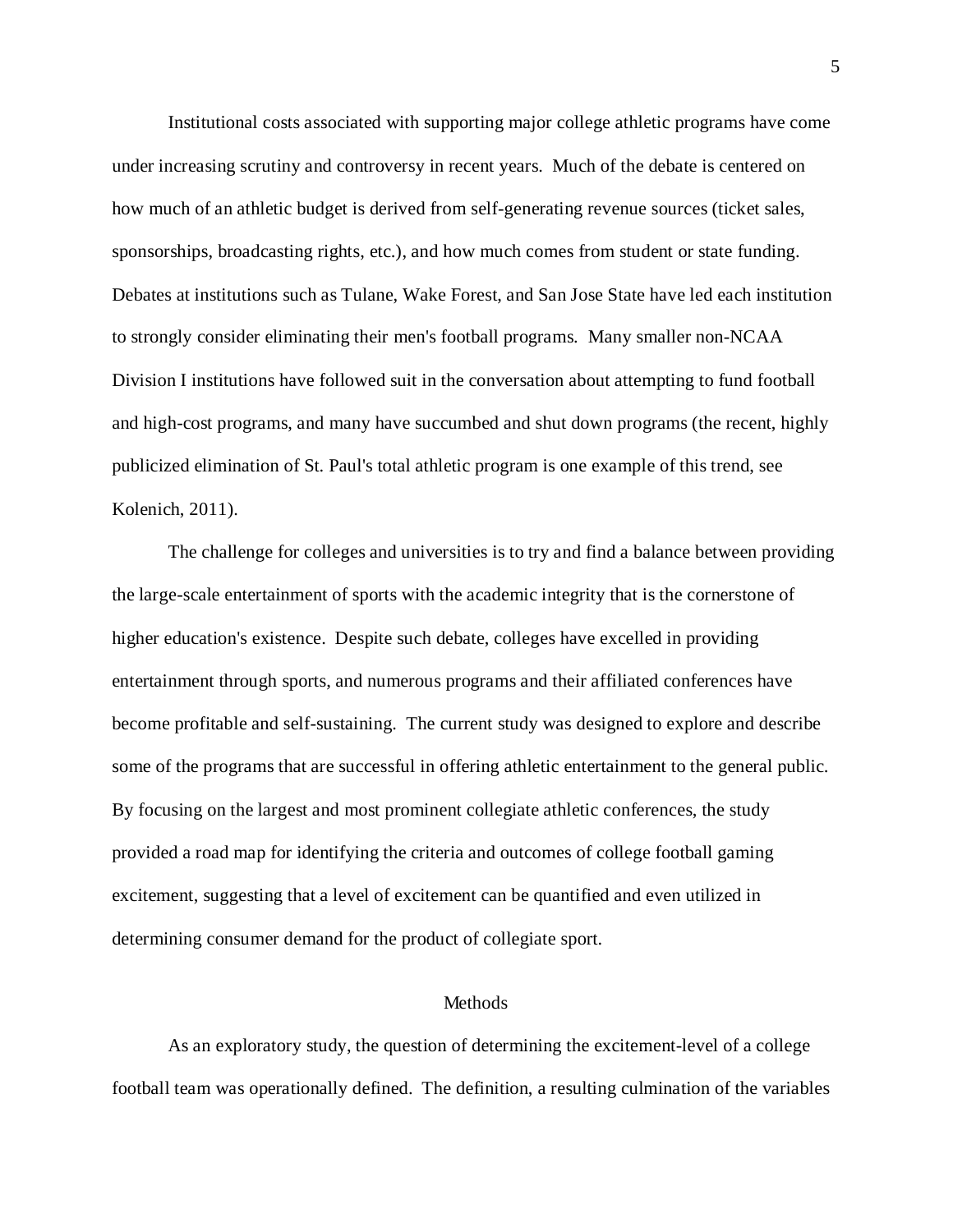described here, requires two good teams competing in a close game where there is an element of rivalry. The excitement-level of a team would be high, therefore, if it is a close game that inspires at the very least not leaving the game early and at the most, cheering until hoarse with tears of joy or agony based on the outcome determined only in the final minutes of the game.

The variables selected for inclusion to determine an excitement level include the following:

Game attendance: The reported attendance for each game was provided 2 points for a crowd of over 50,000, and no points for attendance under 50,000. All reports were extracted from official game summaries, and the rationale was that the more people in a stadium cheering, chanting, and wearing school colors makes a difference in how exciting a game is perceived to be. The variable is certainly limited in that a crowd of 48,000 viewers may not be appreciably different from one with 50,000 fans, and this limitation was accepted.

Rival location: The distance of the competing team's campus from the host institution. If the two institutions were 250 miles or less from each other (just over a three hour drive), 2 points were awarded. If the institutions were over 250 miles apart, no points were awarded.

Competitiveness: This related to how close the game was by point differential. If it was a "close game," being that at the end of the game the contest's outcome was undecided or could be swayed by a late play or two (a field goal and touchdown), thus exciting fans, 3 points were awarded (a 10 point final score or less). If the contest was decided by more than 10 points, no points in the analysis format were awarded.

Won-Loss Record: This refers to whether or not the teams playing were winning or losing in their overall season, and driven by the notion that fans want to see winning teams more than losing teams. If the host team had a winning record, then 1 point was awarded, and if the competition had a winning record, another 1 point was awarded. Thus, two teams with winning records resulted in 2 points be awarded to the game. Records that were neither winning or losing (eg, balanced records of wins and loses) resulted in no points being awarded.

Conference Games: Two teams that consistently play each other as part of a conference schedule were awarded one point each, using the rationale that regularity breeds familiarity, and that the familiarity has a sense of history which adds to a contest's excitement. Teams that have played over time develop and hold a sense of excitement and memory among their fans.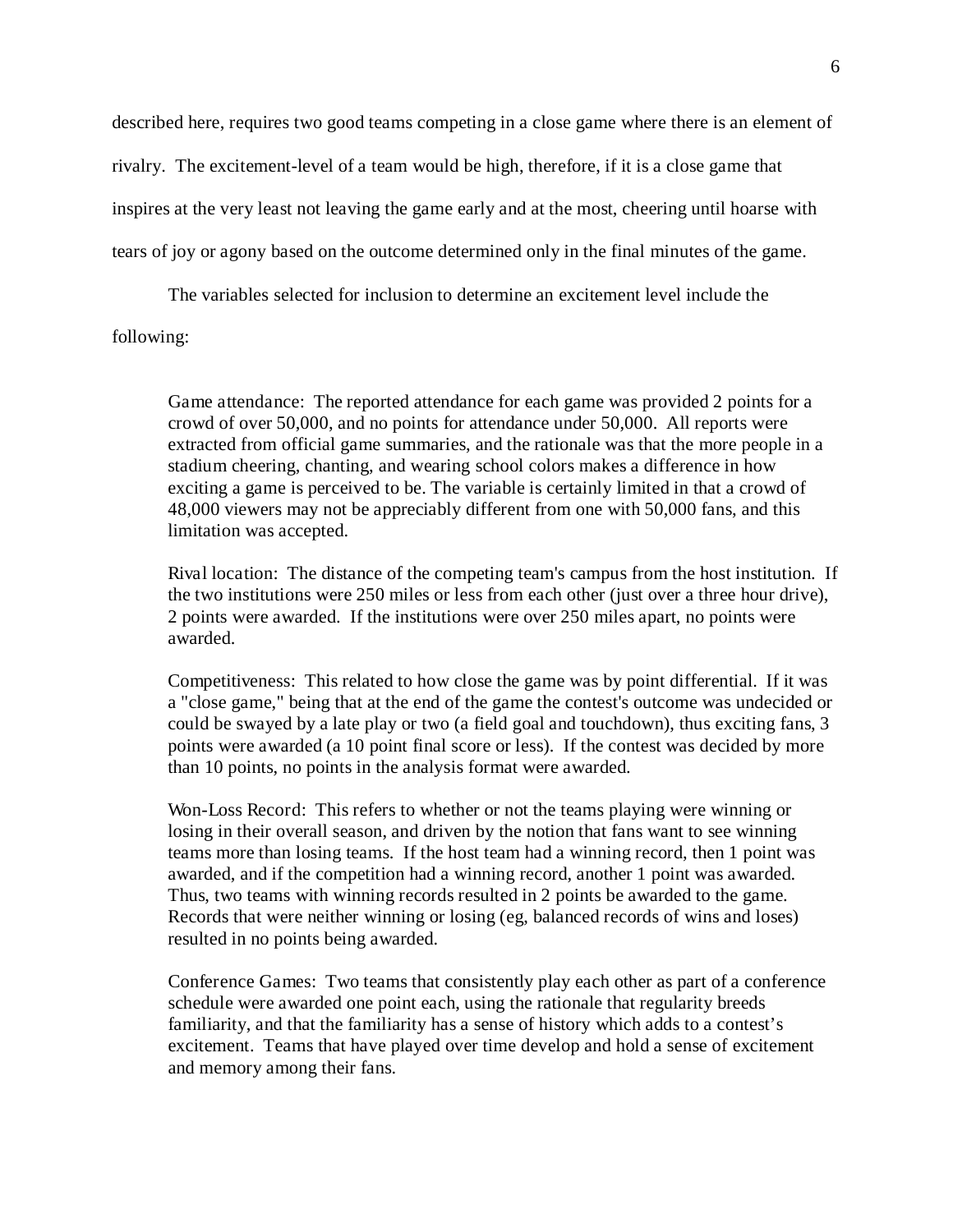National Rating: Teams that were being recognized nationally by being ranked in one of the standard national polls were awarded one point, thus two "top 25" teams would be awarded 2 points, if one of the two teams was ranked, the game would receive one point, and if neither team was ranked, no points were awarded. The ranking was for the team at the time of the game, and did not include subsequent or past rankings, and teams from different NCAA divisions that might have been ranked were not included in the rankings.

The highest possible score for a game was 12, a "perfect" game in which two ranked teams in the same conference, who were in close proximity to each other, played before a large crowd in a close contest. The range of scores for games could span a "0" game, one in which there was little excitement before a small crowd in a non-competitive contest, to the possible perfect 12 point game (see Table 1).

The study was limited to the 2010 college football season, and all data were extracted from verified or NCAA official game summaries.

#### Findings

Data were collected throughout the spring and summer of 2010 using official game summaries of competing institutions. These data reports were available through either each institution's media center, its media guide, or when necessary, independent third party media outlets (such as CBS Sports, the institution's local newspaper, etc.). Ratings for teams ranged from a low of 2.58 (Vanderbilt) to a high of 7.91 (Auburn), and conference ratings ranged from a low of 4.28 (Big East) to a high of 6.02 (Southeastern). The top quartile of exciting teams, as shown in Table 3, included five schools from the Southeastern conference, four from the Big 10 and Big 12 conferences, and one from the Atlantic Coast conference.

As shown in Table 2, the Atlantic Coast conference had excitement mean ratings that ranged from 3.66 to 6.75 (a range of 3.09), which was the smallest of the ranges for any conference. The Southeastern conference had the widest range of exciting to non-exciting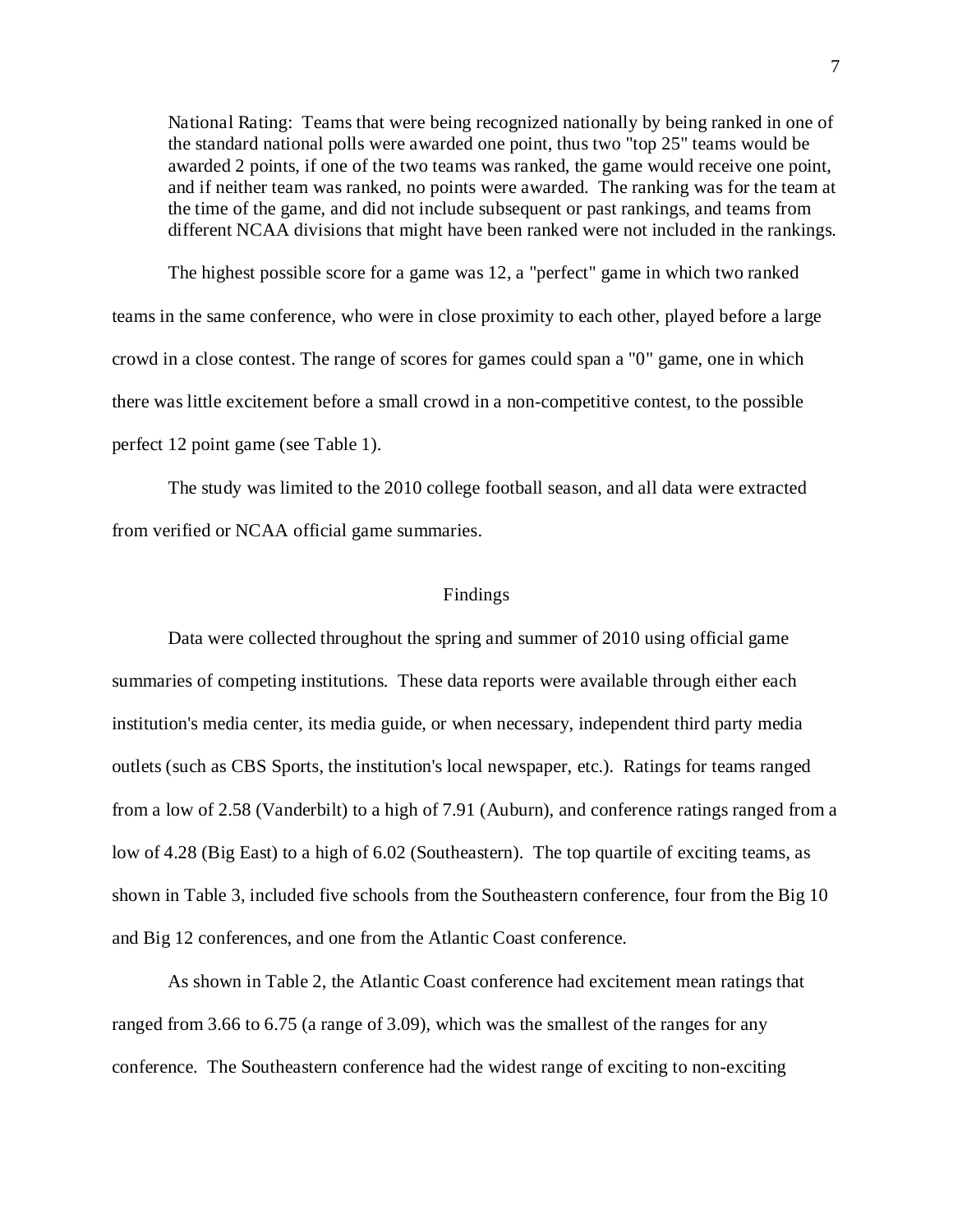football games, with a range of 5.33 (7.91 for a high to a 2.58 for a low). An analysis of variance (shown in Table 4) indicated a significant difference between the conferences, specifically between the Southeastern conference and the Atlantic Coast, Big East, and Pac 10 conferences.

As shown in Table 3, 14 college football teams had excitement levels that fell within the first quartile of all teams. Those teams and their mean scores included Auburn (7.91), LSU (7.66), Iowa (7.58), Mississippi (7.16), Michigan (7.08), Oklahoma (7.08), Alabama (7.00), Texas (6.83) Arkansas (6.80), Nebraska (6.80), North Carolina (6.75), Michigan State (6.68), Ohio State (6.68), and Missouri (6.66). The bottom quartile of exciting football contest teams and their respective mean scores included Boston College (3.66), Pittsburgh (3.66), Syracuse (3.66), Wake Forest (3.50), Minnesota (3.31), Kansas (3.08), Connecticut (2.83), Washington State (2.66), and Vanderbilt (2.58).

#### Discussion

The costs associated with spectators attending college football games continues to escalate. The increases in costs are associated not only with the real costs of offering sport programming, but they are also based on the ability of the consumer market to willingly pay a higher price to participate in the event as a fan or consumer. Based on the data reviewed for the current study, the driving perception of those handling sports scheduling is that winning teams are a necessity. In light of this view and in order to gain wins, teams will frequently play poorly matched opponents from anywhere in the country to win by large margins. Such victories suggest that winning is more important than level of competition, yet such victories are rarely exciting for fans and rarely yield the suspense, anticipation, and pageantry of competing against equally manned opponents or rivals.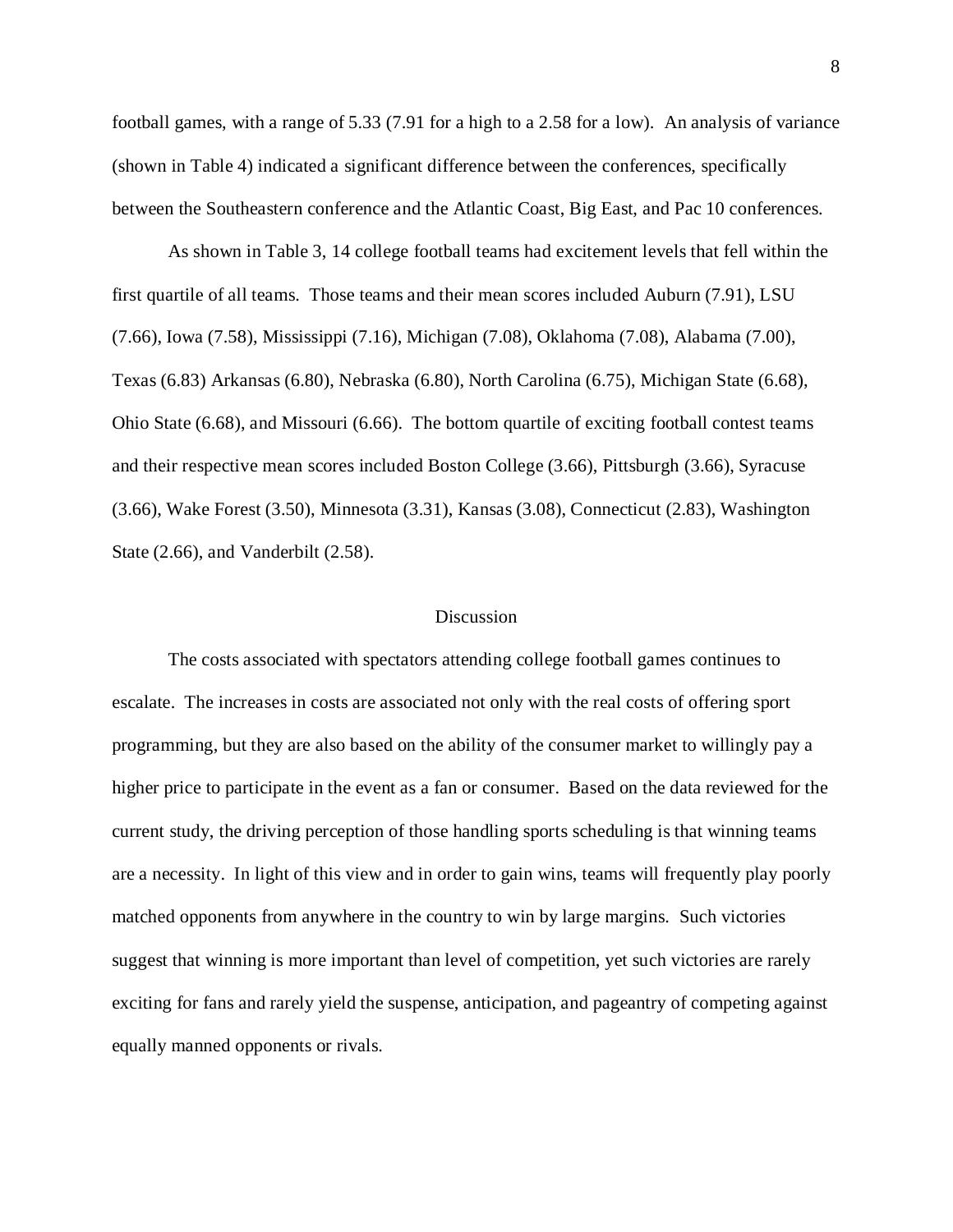Winning does, however, have an impact on the excitement factor of a team and its season. Auburn University's highest mean score of 7.91 was a reflection of not only winning, but winning close games and having rivals from near-by locales. Similarly, some teams with low excitement ratings, such as Washington State University and Syracuse University, are victims of geographic remoteness. Both school's teams frequently traveled far distances to compete, challenging their fans to travel, support, and root them on to victory because of the distance and associated costs of travel. Geographical location can also be a factor in teams not gaining a great deal of local support. Vanderbilt, Boston College, Pittsburgh, and Minnesota, for example, are all urban institutions with competing professional sport franchises. Perhaps this circumstance ends up dividing local sport fans in terms where they will choose to invest their resources. In the upper quartile of exciting teams, only two of the 14 had direct competition by professional sports (Michigan as a suburb of Detroit and Austin's proximity to Dallas).

The evolving early season "blow-out" game(s) in college football would in all probability yield a lower 'excitement factor' score for a variety of reasons, chief being the competitiveness and affiliation variables. These games usually represent easy, wide margin victories for the home team and lucrative "pay days" for visiting teams. When mid-levels and/or NCAA Division Football Champion Subdivision (formerly I-AA) opt to step up and "play for pay," financial gain is the driving force. However, the unexpected can and does happen, such as Appalachian State University's late game victory over the University of Michigan, Jacksonville State's defeat of Mississippi, and Southern Illinois beating Indiana University. These monumental accomplishments are probably still paying dividends for the victorious schools.

You can also see the negative effects of mid to late season "blow-out" games. Large score margins can prompt the losing team's fan base to seek an early exit from the contest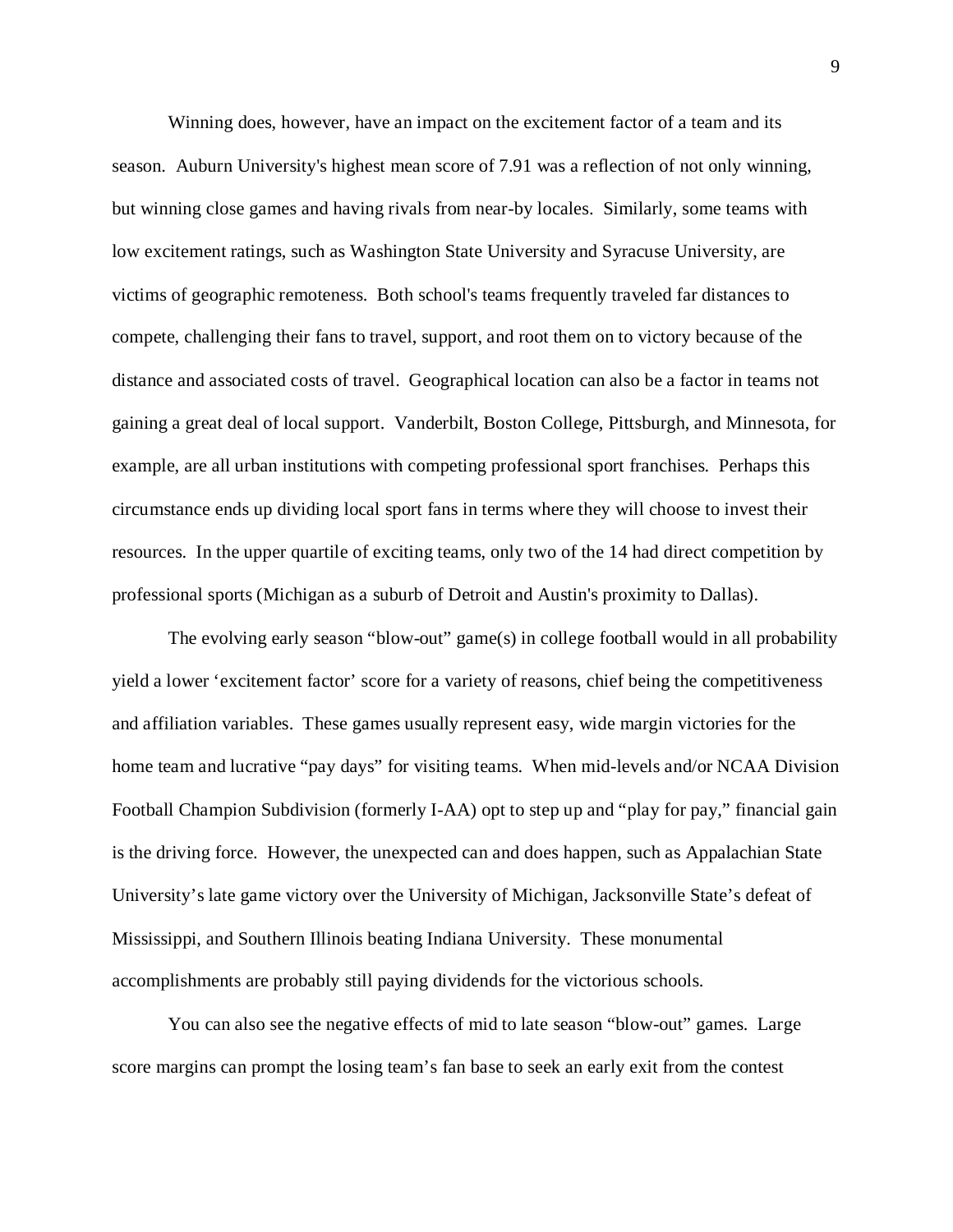because it is not enjoyable to get humiliated by an opponent. The University of Nebraska experienced these massive and rare third quarter exits by loyal fans during the final years of coach Bill Callahan, and the same was true at Alabama under Mike DuBose.

The primary lesson to be learned by athletic administrators and higher education officials is that they are indeed in the entertainment business. In essence, they are offering a product little different than a musical concert, and if they plan on having long term success with fan support and financial stability, they must start paying attention to the quality and "character" of their product. This means that competition needs to be quality competition and that players and coaches need to possess the integrity to represent their academic communities in a forthright manner. Any deterioration of the character of coaches and players will only lead to the eventual marginalization of their entertainment product and negative consequences will soon ensue. Such repercussions will more than likely be seen at the University of North Carolina and Ohio State University in the very near future.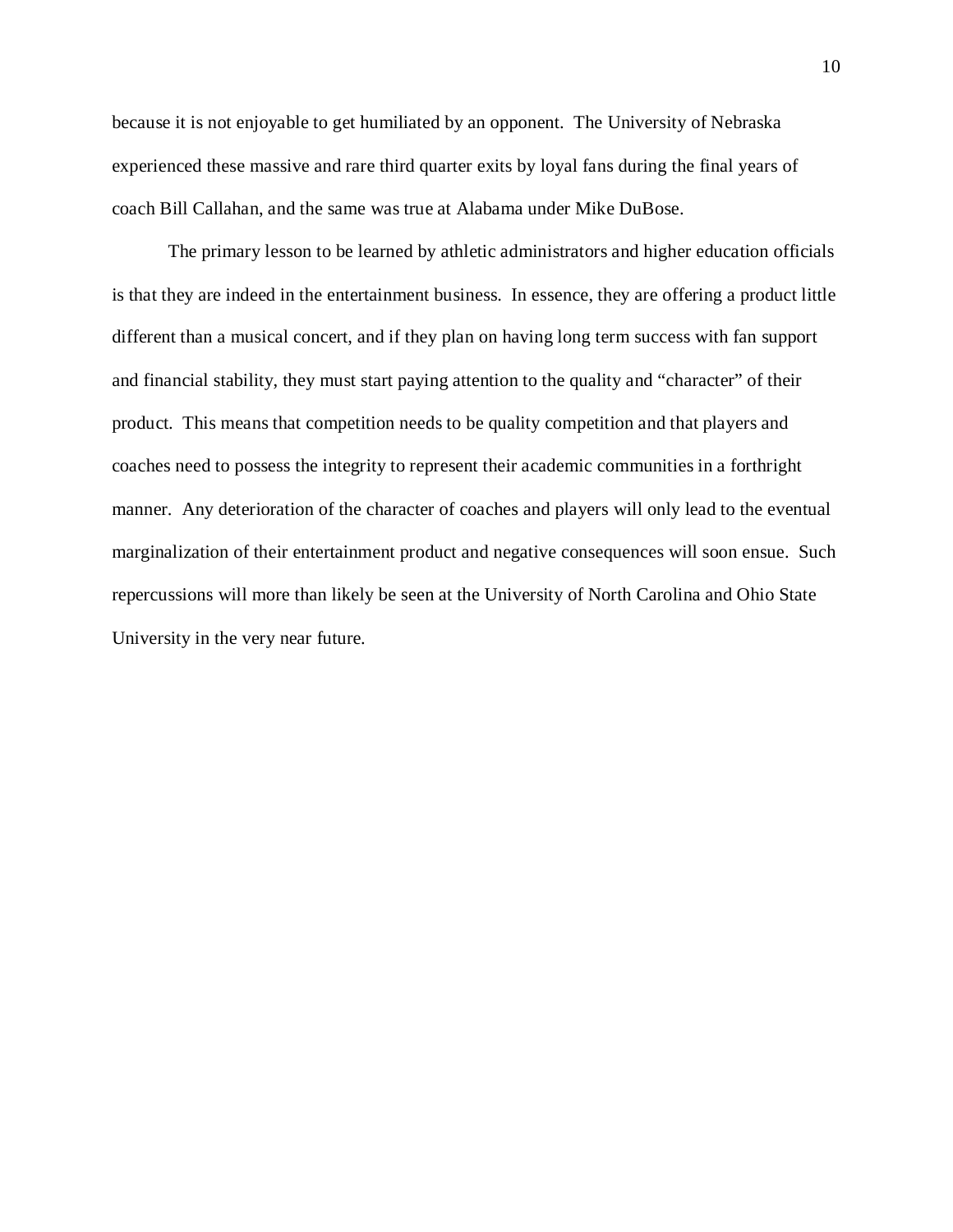### *References*

- Benford, R. D. (2007). The college sports reform movement: Reframing the "edutainment" industry. *The Sociological Quarterly, 48*, 1-28.
- Donahue, T., & Wann, D. L. (2009). Perceptions of the appropriateness of sport fan physical and verbal aggression: Potential influences of team identification and fan dysfunction. *North American Journal of Psychology, 11*(3), 419-428.
- Feldman, B. (2007). Meat market: Inside the smash-mouth world of college football recruiting. New York, NY: ESPN Books.
- Gerdy, J. R. (2002). Sports: The all-American addiction. Jackson, MS: University Press of Mississippi.
- Gerdy, J. R. (2006). Air ball: American education's failed experiment with elite athletics. Jackson, MS: University Press of Mississippi.
- Glassman, T. J., Dodd, V. J., Sheu, J. J.,Rienzo, B. A., & Wagenaar, A. C. (2010). Extreme ritualistic alcohol consumption among college students on gameday. *Journal of American College Health, 58*(5), 413-423.
- Kissinger, D. B., & Miller, M. T. (Eds.). (2009). *College student athletes, challenges, opportunities, and policy implications.* Charlotte, NC: Information Age Publishing.
- Kolenich, E. (200, May 10). Saint Paul's to end athletics program. *Richmond Times-Dispatch* retrieved online May 11, 2011 at timesdispatch.com/member-center/
- Putman, D. T. (1999). *Controversies of the sports world*. Westport, CN: Greenwood.
- Shulman, B. (2007). The death of sportsmanship and how to revive it. Birmingham, AL: Learning Through Sports.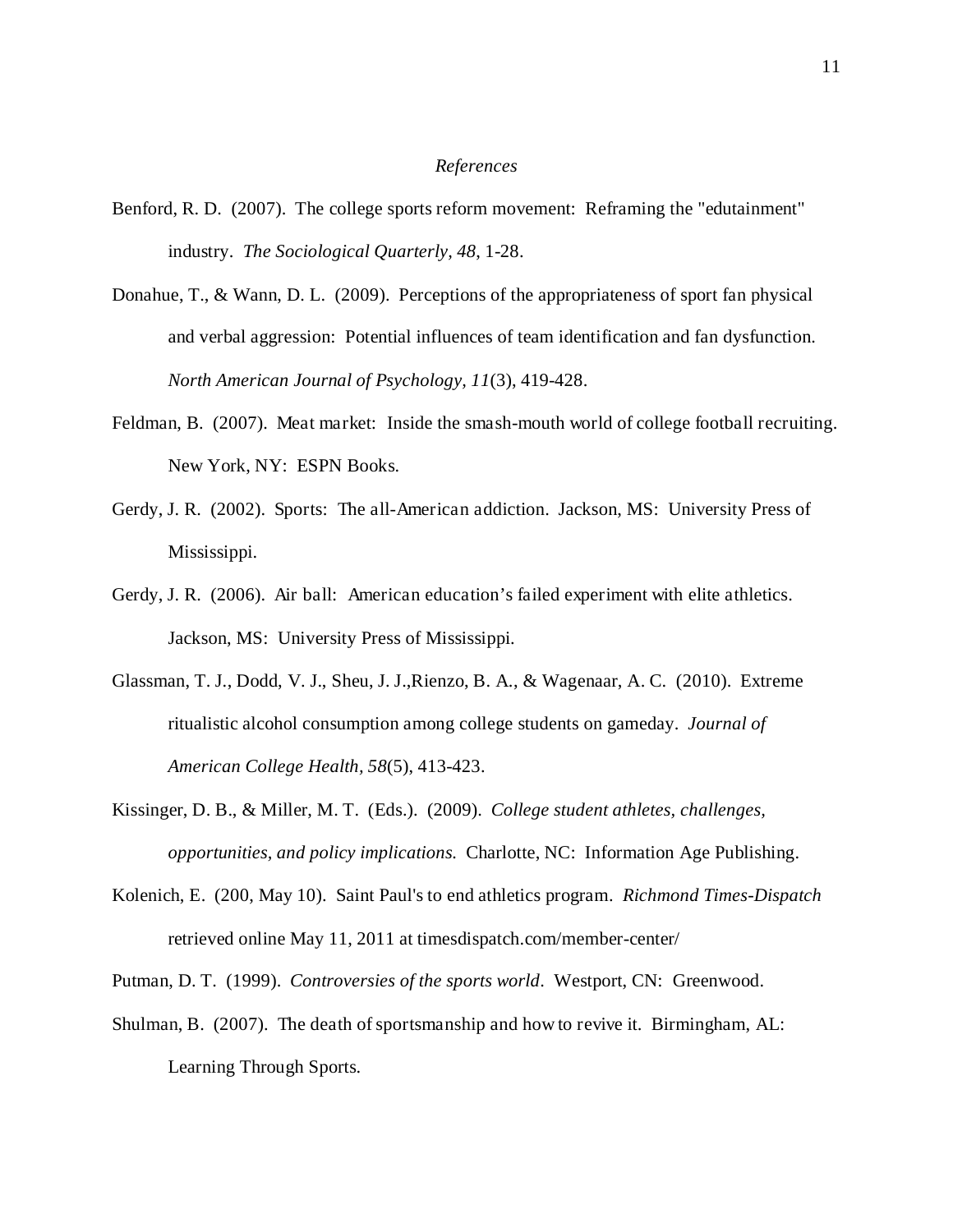- Toma, J. D. (2006). Football u: Spectator sports in the life of the American university. Ann Arbor, MI: The University of Michigan Press.
- Travis, C. (2007). Dixieland delight: A football season on the road in the southeastern conference. New York, NY: HarperCollins Publishers.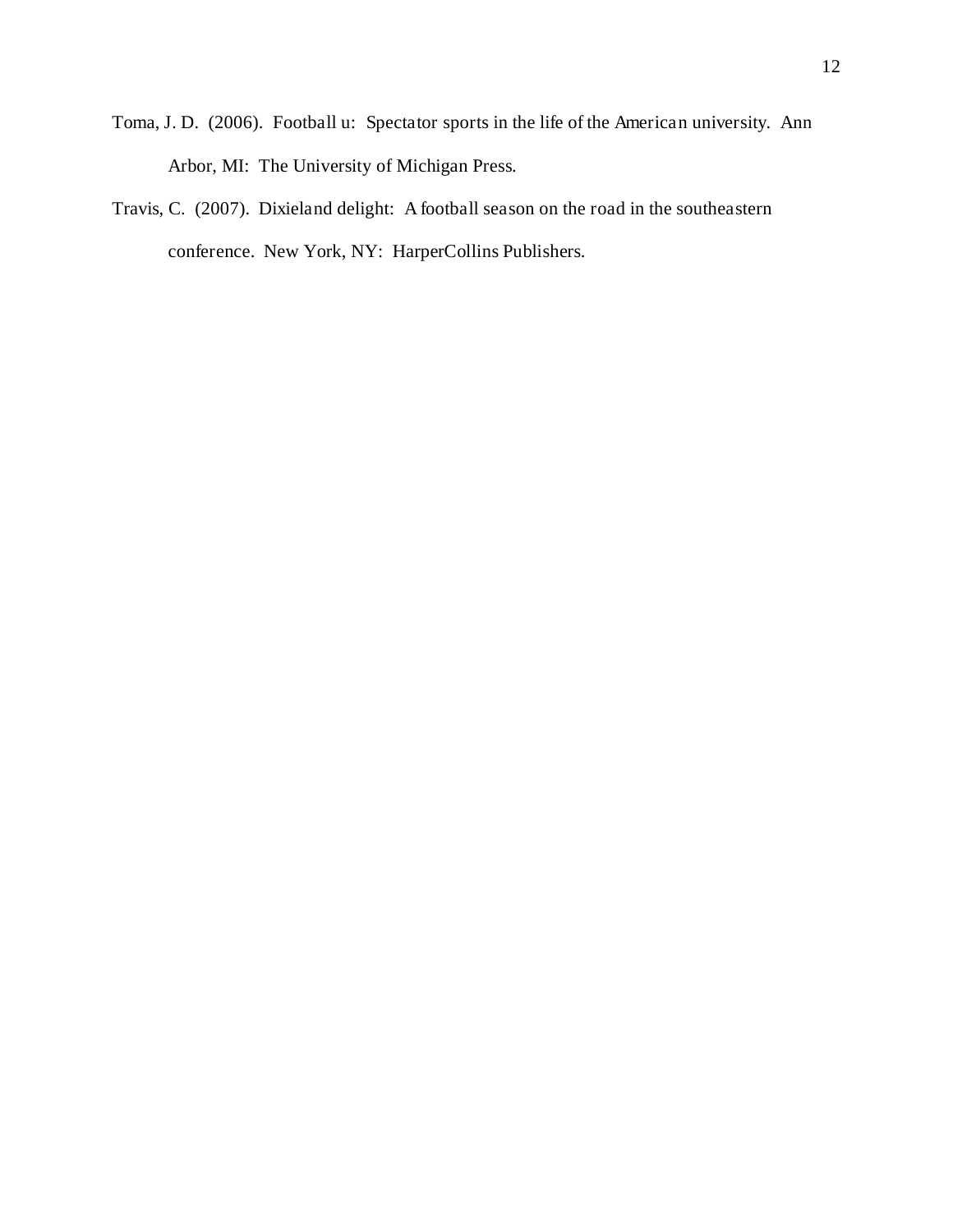### Table 1.

## Scoring Rubric for Determining Excitement

| Variable                          | Points Possible                             |  |  |  |
|-----------------------------------|---------------------------------------------|--|--|--|
| Teams ranked                      | 1 for each team, total of 2 points possible |  |  |  |
| Team winning record               | 1 point                                     |  |  |  |
| Opposing team winning record      | 1 point                                     |  |  |  |
| Conference game                   | 1 point                                     |  |  |  |
| Rival location                    | 2 points if 250 miles or less               |  |  |  |
| Attendance over 50,000            | 2 points                                    |  |  |  |
| Margin of victory/loss 10 or less | 3 points                                    |  |  |  |
| Total possible points             | 12                                          |  |  |  |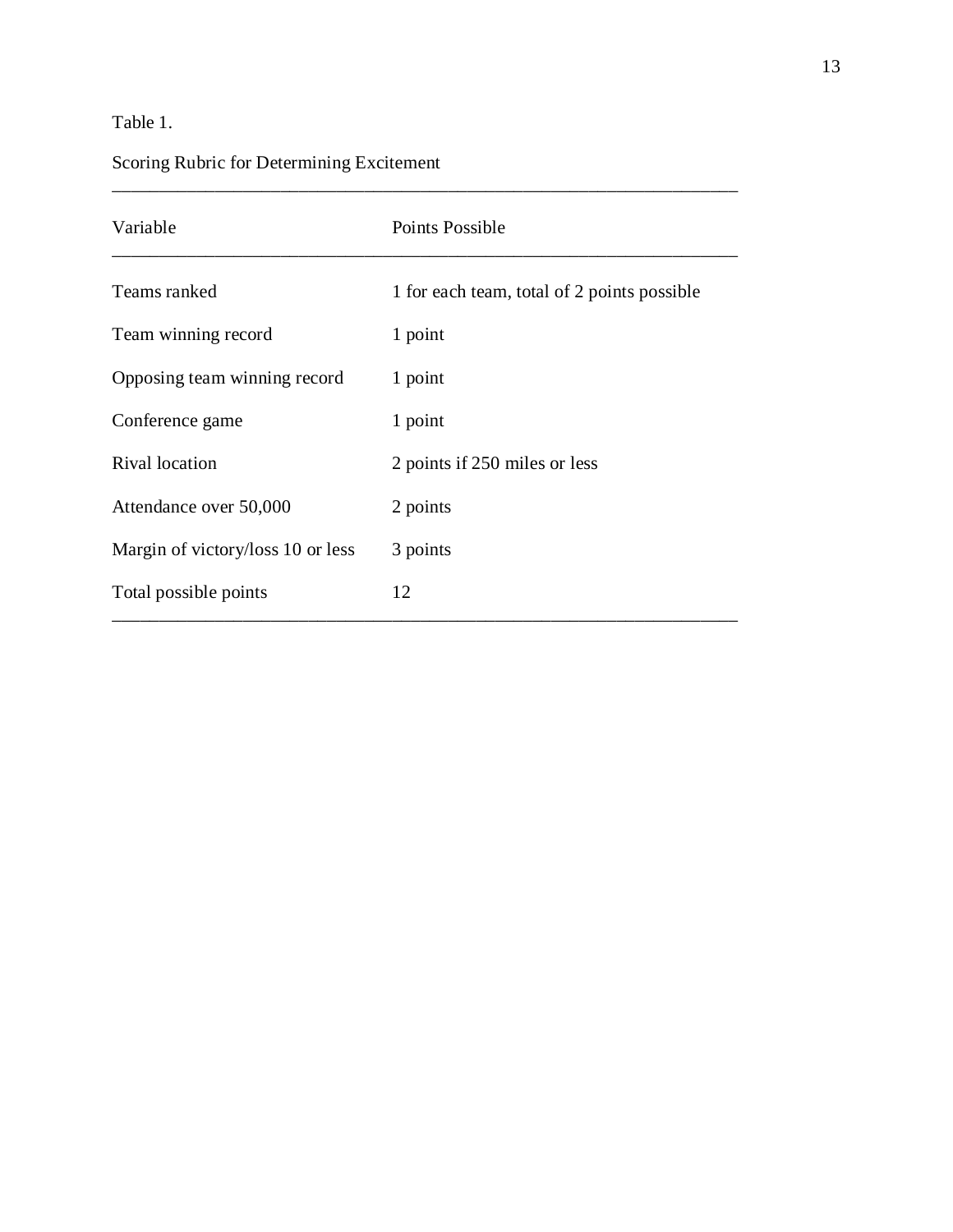Table 2.

### Mean Ratings of Football Game Excitement by Athletic Conference Affiliation

\_\_\_\_\_\_\_\_\_\_\_\_\_\_\_\_\_\_\_\_\_\_\_\_\_\_\_\_\_\_\_\_\_\_\_\_\_\_\_\_\_\_\_\_\_\_\_\_\_\_\_\_\_\_\_\_\_\_\_\_\_\_\_\_\_\_\_

| Conference                       |                               |
|----------------------------------|-------------------------------|
| Team                             | <b>Mean Excitement Rating</b> |
| <b>Atlantic Coast Conference</b> |                               |
| <b>Boston College</b>            | 3.66                          |
| Clemson                          | 6.16                          |
| Duke                             | 4.33                          |
| Florida State                    | 6.00                          |
| Georgia Tech                     | 4.91                          |
| Maryland                         | 4.83                          |
| Miami (FL)                       | 4.75                          |
| North Carolina                   | 6.75                          |
| North Carolina State             | 6.00                          |
| Virginia                         | 4.16                          |
| Virginia Tech                    | 5.91                          |
| <b>Wake Forest</b>               | 3.50                          |
| Conference mean                  | 5.08                          |
| Big 12 Conference                |                               |
| <b>Baylor</b>                    | 4.91                          |
| Colorado                         | 4.16                          |
| <b>Iowa State</b>                | 4.00                          |
| Kansas                           | 3.08                          |
| <b>Kansas State</b>              | 6.00                          |
| Missouri                         | 6.66                          |
| Nebraska                         | 6.80                          |
| Oklahoma                         | 7.08                          |
| Oklahoma State                   | 5.83                          |
| Texas                            | 6.83                          |
| Texas A & M                      | 6.08                          |
| Texas Tech                       | 4.83                          |
| Conference mean                  | 5.52                          |
|                                  |                               |

(table continues)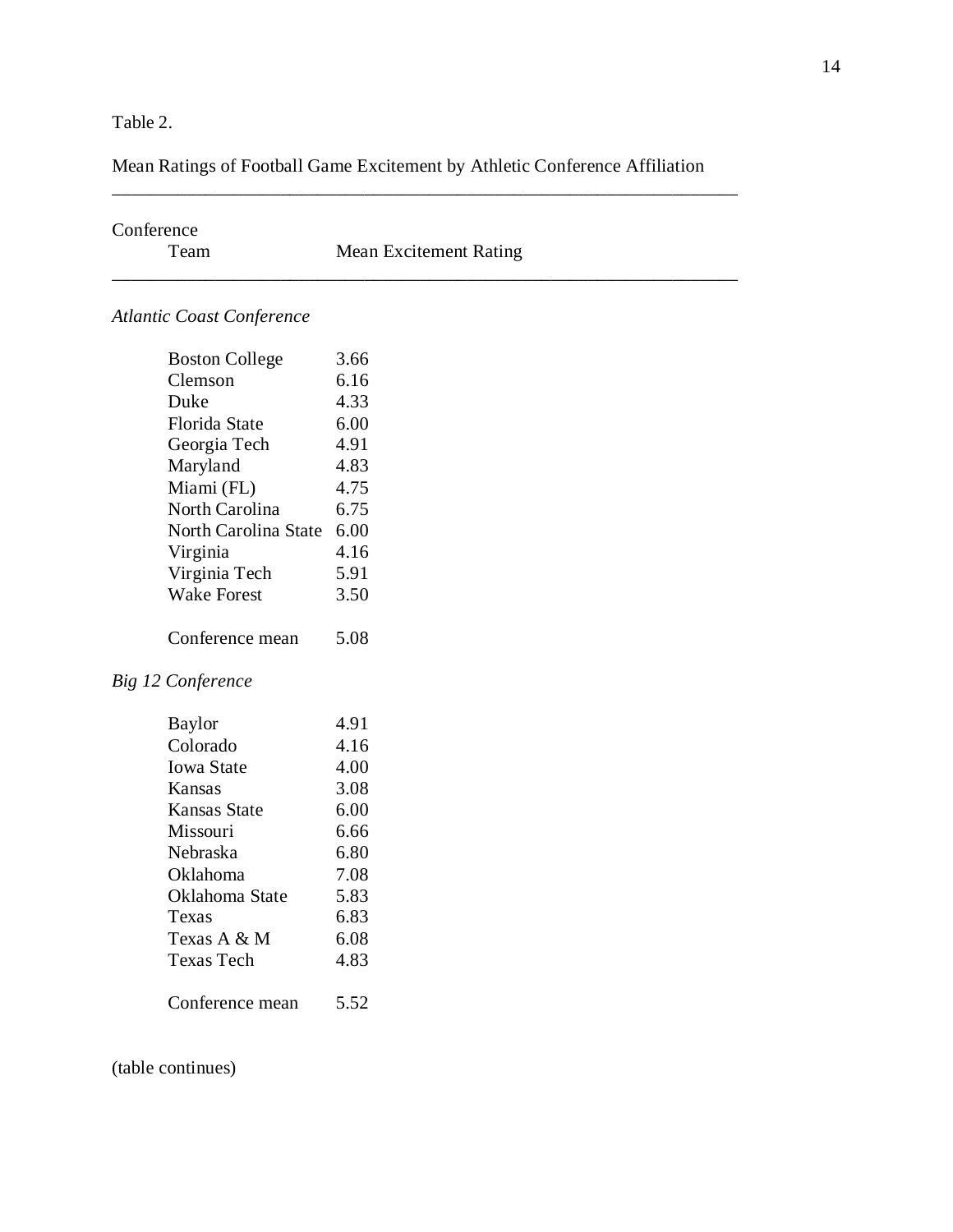| Conference                 |                               |
|----------------------------|-------------------------------|
| Team                       | <b>Mean Excitement Rating</b> |
| <b>Big East Conference</b> |                               |
| Cincinnati                 | 4.58                          |
| Connecticut                | 2.83                          |
| Louisville                 | 4.41                          |
| Pittsburgh                 | 3.66                          |
| Rutgers                    | 4.08                          |
| South Florida              | 4.66                          |
| Syracuse                   | 3.66                          |
| West Virginia              | 6.41                          |
| Conference mean            | 4.28                          |
| <b>Big Ten Conference</b>  |                               |
| Illinois                   | 5.75                          |
| Indiana                    | 5.16                          |
| Iowa                       | 7.58                          |
| Michigan                   | 7.08                          |
| Michigan State             | 6.68                          |
| Minnesota                  | 3.31                          |
| Northwestern               | 5.75                          |
| Ohio State                 | 6.68                          |
| Penn State                 | 5.31                          |
| Purdue                     | 5.56                          |
| Wisconsin                  | 6.08                          |
| Conference mean            | 5.30                          |
| Pacific 10 Conference      |                               |
| Arizona                    | 6.25                          |
| Arizona State              | 5.40                          |
| California                 | 4.74                          |
| Oregon                     | 5.66                          |
| <b>Oregon State</b>        | 4.16                          |
| Stanford                   | 4.91                          |
| (table continues)          |                               |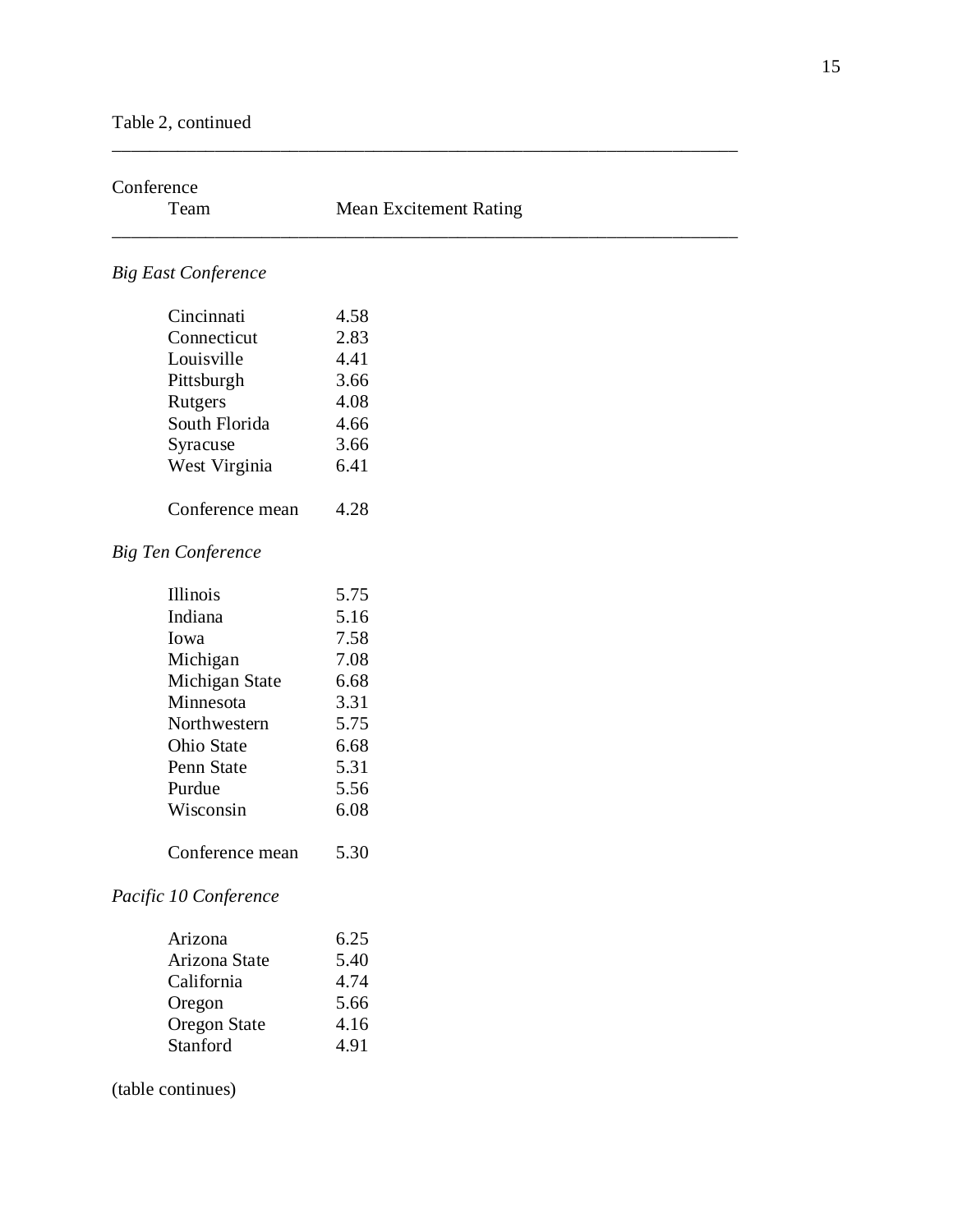| Team                    | <b>Mean Excitement Rating</b> |  |  |
|-------------------------|-------------------------------|--|--|
|                         |                               |  |  |
| <b>UCLA</b>             | 4.41                          |  |  |
| <b>USC</b>              | 5.66                          |  |  |
| Washington              | 4.83                          |  |  |
| <b>Washington State</b> | 2.66                          |  |  |
| Conference mean         | 4.86                          |  |  |
| Southeastern Conference |                               |  |  |
| Alabama                 | 7.00                          |  |  |
| Arkansas                | 6.80                          |  |  |
| Auburn                  | 7.91                          |  |  |
| Florida                 | 6.08                          |  |  |
| Georgia                 | 5.25                          |  |  |
| Kentucky                | 6.08                          |  |  |
| <b>LSU</b>              | 7.66                          |  |  |
| Mississippi             | 7.16                          |  |  |
| South Carolina          | 6.25                          |  |  |
| Tennessee               | 4.50                          |  |  |
| Vanderbilt              | 2.58                          |  |  |
| Conference mean         | 6.02                          |  |  |

\_\_\_\_\_\_\_\_\_\_\_\_\_\_\_\_\_\_\_\_\_\_\_\_\_\_\_\_\_\_\_\_\_\_\_\_\_\_\_\_\_\_\_\_\_\_\_\_\_\_\_\_\_\_\_\_\_\_\_\_\_\_\_\_\_\_\_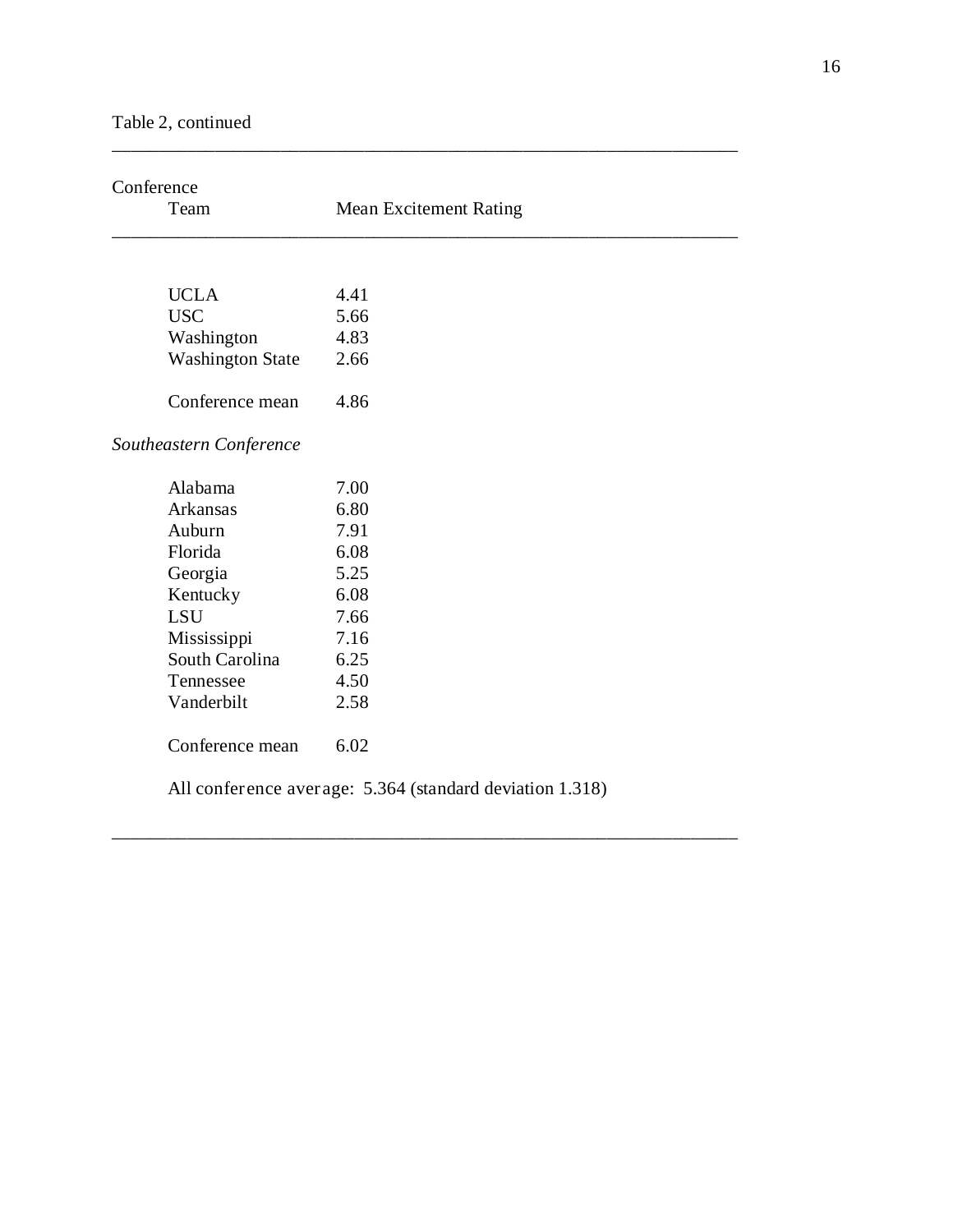### Table 3.

| Team                               | Rating |      | Range                     |
|------------------------------------|--------|------|---------------------------|
|                                    |        |      | First quartile 7.91-6.58  |
| Auburn                             | 7.91   |      |                           |
| <b>LSU</b>                         | 7.66   |      |                           |
| Iowa                               | 7.58   |      |                           |
| Mississippi                        | 7.16   |      |                           |
| Michigan                           | 7.08   |      |                           |
| Oklahoma                           | 7.08   |      |                           |
| Alabama                            | 7.00   |      |                           |
| Texas                              | 6.83   |      |                           |
| Arkansas                           | 6.80   |      |                           |
| Nebraska                           | 6.80   |      |                           |
| North Carolina                     | 6.75   |      |                           |
| Michigan State                     | 6.68   |      |                           |
| Ohio State                         | 6.68   |      |                           |
| Missouri                           | 6.66   |      |                           |
|                                    |        |      | Second quartile 6.57-5.25 |
| 6.41<br>West Virginia              |        |      |                           |
| Arizona                            |        | 6.25 |                           |
| $\Omega$ <sub>O</sub> uth Carolina |        | 6.25 |                           |

### Inter-quartile Range Presentation of Teams

| West Virginia        | 6.41 |
|----------------------|------|
| Arizona              | 6.25 |
| South Carolina       | 6.25 |
| Clemson              | 6.16 |
| Florida              | 6.08 |
| Kentucky             | 6.08 |
| Texas A & M          | 6.08 |
| Wisconsin            | 6.08 |
| Florida State        | 6.00 |
| Kansas State         | 6.00 |
| North Carolina State | 6.00 |
| Virginia Tech        | 5.91 |
| Oklahoma State       | 5.83 |
| Illinois             | 5.75 |
| Northwestern         | 5.75 |
| Oregon               | 5.66 |
| <b>USC</b>           | 5.66 |
| Purdue               | 5.56 |

(table continues)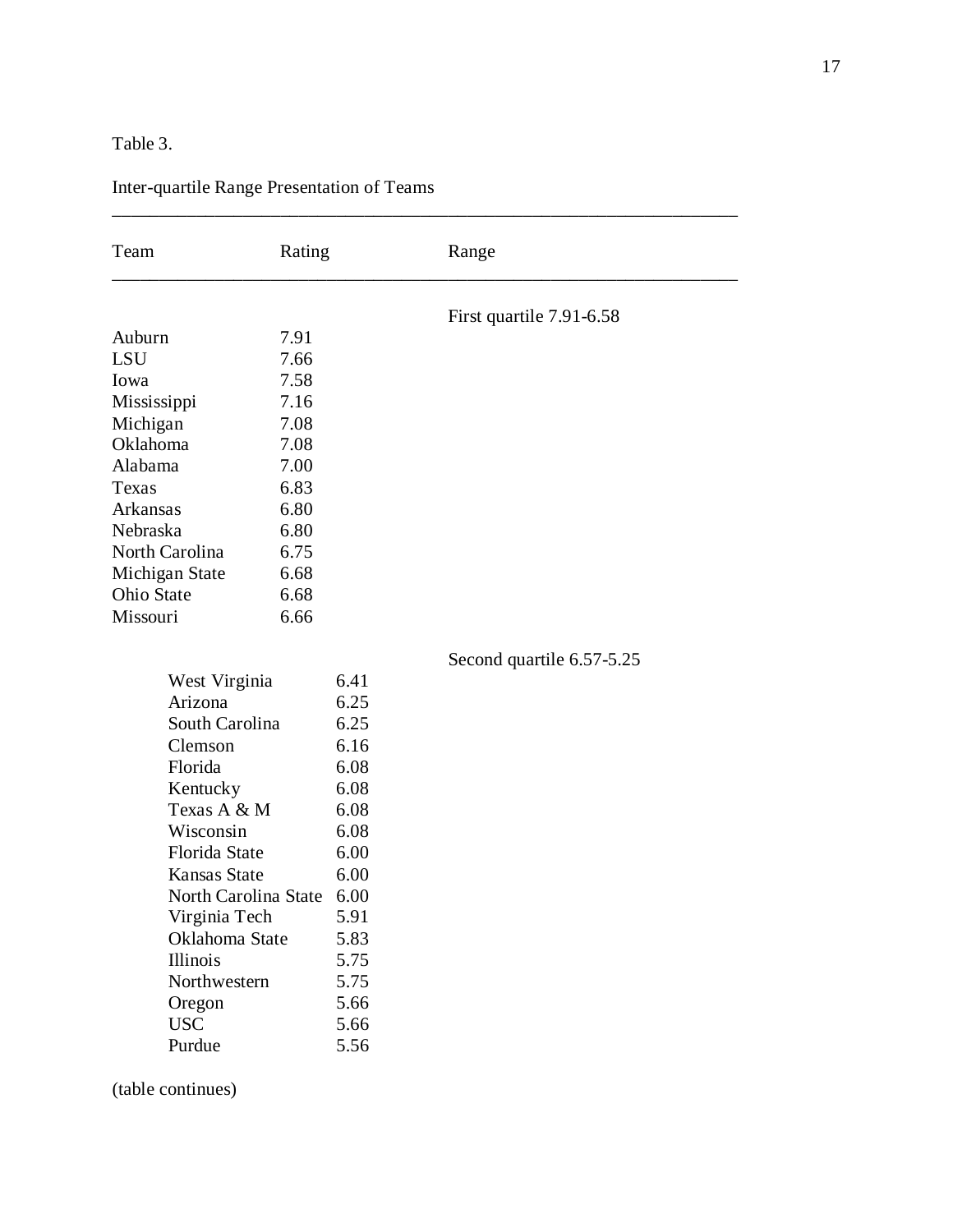Table 3, continued

| Team | Rating                                                                                                                                                                                                                                                          |                                                                                                                                              | Range                                                                |                            |
|------|-----------------------------------------------------------------------------------------------------------------------------------------------------------------------------------------------------------------------------------------------------------------|----------------------------------------------------------------------------------------------------------------------------------------------|----------------------------------------------------------------------|----------------------------|
|      | Arizona State<br>Penn State<br>Georgia                                                                                                                                                                                                                          | 5.40<br>5.31<br>5.25                                                                                                                         |                                                                      |                            |
|      |                                                                                                                                                                                                                                                                 |                                                                                                                                              |                                                                      | Third quartile 5.24-3.92   |
|      | Indiana<br><b>Baylor</b><br>Georgia Tech<br>Stanford<br>Maryland<br><b>Texas Tech</b><br>Washington<br>Miami (FL)<br>California<br>South Florida<br>Cincinnati<br>Tennessee<br>Louisville<br><b>UCLA</b><br>Duke<br>Colorado<br><b>Oregon State</b><br>Virginia | 5.16<br>4.91<br>4.91<br>4.91<br>4.83<br>4.83<br>4.83<br>4.75<br>4.74<br>4.66<br>4.58<br>4.50<br>4.41<br>4.41<br>4.33<br>4.16<br>4.16<br>4.16 |                                                                      |                            |
|      | Rutgers                                                                                                                                                                                                                                                         | 4.08                                                                                                                                         |                                                                      |                            |
|      | <b>Iowa State</b><br>Pittsburgh<br>Syracuse<br>Minnesota<br>Kansas<br>Vanderbilt                                                                                                                                                                                | 4.00<br><b>Boston College</b><br><b>Wake Forest</b><br>Connecticut<br><b>Washington State</b>                                                | 3.66<br>3.66<br>3.66<br>3.50<br>3.31<br>3.08<br>2.83<br>2.66<br>2.58 | Fourth quartile, 3.92-2.59 |